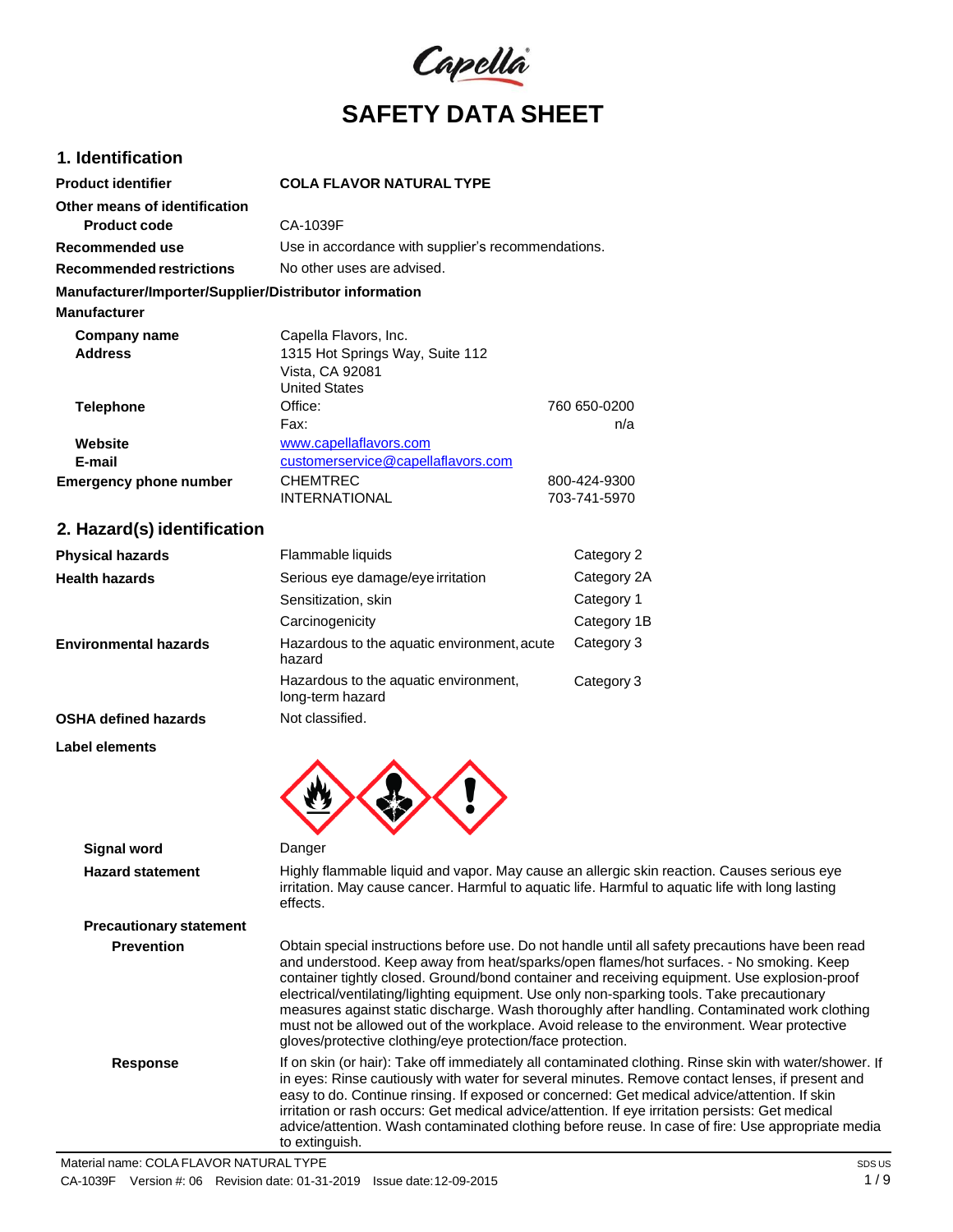| <b>Storage</b>                               | Store in a well-ventilated place. Keep cool. Store lockedup.                                                                                                                               |
|----------------------------------------------|--------------------------------------------------------------------------------------------------------------------------------------------------------------------------------------------|
| <b>Disposal</b>                              | Dispose of contents/container in accordance with local/regional/national/international regulations.                                                                                        |
| Hazard(s) not otherwise<br>classified (HNOC) | Static accumulating flammable liquid can become electrostatically charged even in bonded and<br>grounded equipment. Sparks may ignite liquid and vapor. May cause flash fire or explosion. |
| Supplemental information                     | None.                                                                                                                                                                                      |

### **3. Composition/information on ingredients**

### **Mixtures**

| <b>Chemical name</b>                       | Common name and synonyms | <b>CAS number</b> | %         |
|--------------------------------------------|--------------------------|-------------------|-----------|
| ETHYL ALCOHOL 190 PROOF<br>CANE IP NON GMO | <b>ETHYLALCOHOL</b>      | 64-17-5           | $80 - 90$ |
| LIME OIL DIST. MEXICO #159<br><b>NOP</b>   |                          | 8008-26-2         | $5 - 10$  |
| CASSIA OIL CHINESE NOP #304                |                          | 8007-80-5         | $\lt1$    |
| NOP. NOM<br>LEMON OIL 1X<br>#1112          |                          | 8008-56-8         | $\leq$ 1  |
| ORANGE OIL1X NA NOP                        |                          | 8008-57-9         | $\lt$ 1   |
| <b>NUTMEG OIL</b><br>#176 NOP              |                          | 8008-45-5         | < 0.3     |
| Other components below reportable levels   |                          |                   | 1 >       |

\*Designates that a specific chemical identity and/or percentage of composition has been withheld as a trade secret.

### **4. First-aid measures**

| <b>Inhalation</b>                                                                   | Move to fresh air. Call a physician if symptoms develop or persist.                                                                                                                                                                                                                                                                                                                                                                                                                                                                                                                                                                                                                                                                                         |
|-------------------------------------------------------------------------------------|-------------------------------------------------------------------------------------------------------------------------------------------------------------------------------------------------------------------------------------------------------------------------------------------------------------------------------------------------------------------------------------------------------------------------------------------------------------------------------------------------------------------------------------------------------------------------------------------------------------------------------------------------------------------------------------------------------------------------------------------------------------|
| <b>Skin contact</b>                                                                 | Remove contaminated clothing immediately and wash skin with soap and water. In case of<br>eczema or other skin disorders: Seek medical attention and take along these instructions.                                                                                                                                                                                                                                                                                                                                                                                                                                                                                                                                                                         |
| Eye contact                                                                         | Immediately flush eyes with plenty of water for at least 15 minutes. Remove contact lenses, if<br>present and easy to do. Continue rinsing. Get medical attention if irritation develops and persists.                                                                                                                                                                                                                                                                                                                                                                                                                                                                                                                                                      |
| Ingestion                                                                           | Rinse mouth. Get medical attention if symptoms occur.                                                                                                                                                                                                                                                                                                                                                                                                                                                                                                                                                                                                                                                                                                       |
| <b>Most important</b><br>symptoms/effects, acute and<br>delayed                     | Headache. Severe eye irritation. Symptoms may include stinging, tearing, redness, swelling, and<br>blurred vision. Coughing. May cause an allergic skin reaction. Dermatitis. Rash.                                                                                                                                                                                                                                                                                                                                                                                                                                                                                                                                                                         |
| <b>Indication of immediate</b><br>medical attention and special<br>treatment needed | Provide general supportive measures and treat symptomatically. Thermal burns: Flush with water<br>immediately. While flushing, remove clothes which do not adhere to affected area. Call an<br>ambulance. Continue flushing during transport to hospital. Keep victim under observation.<br>Symptoms may be delayed.                                                                                                                                                                                                                                                                                                                                                                                                                                        |
| <b>General information</b>                                                          | Take off all contaminated clothing immediately. IF exposed or concerned: Get medical<br>advice/attention. Ensure that medical personnel are aware of the material(s) involved, and take<br>precautions to protect themselves. Wash contaminated clothing before reuse.                                                                                                                                                                                                                                                                                                                                                                                                                                                                                      |
| 5. Fire-fighting measures                                                           |                                                                                                                                                                                                                                                                                                                                                                                                                                                                                                                                                                                                                                                                                                                                                             |
| Suitable extinguishing media                                                        | Water fog. Alcohol resistant foam. Carbon dioxide (CO2). Dry chemical powder, carbon dioxide,<br>sand or earth may be used for small fires only.                                                                                                                                                                                                                                                                                                                                                                                                                                                                                                                                                                                                            |
| Unsuitable extinguishing<br>media                                                   | Do not use water jet as an extinguisher, as this will spread the fire.                                                                                                                                                                                                                                                                                                                                                                                                                                                                                                                                                                                                                                                                                      |
| Specific hazards arising from<br>the chemical                                       | Vapors may form explosive mixtures with air. Vapors may travel considerable distance to a source<br>of ignition and flash back. This product is a poor conductor of electricity and can become<br>electrostatically charged. If sufficient charge is accumulated, ignition of flammable mixtures can<br>occur. To reduce potential for static discharge, use proper bonding and grounding procedures.<br>This liquid may accumulate static electricity when filling properly grounded containers. Static<br>electricity accumulation may be significantly increased by the presence of small quantities of water<br>or other contaminants. Material will float and may ignite on surface of water. During fire, gases<br>hazardous to health may be formed. |
| Special protective equipment<br>and precautions for firefighters                    | Self-contained breathing apparatus and full protective clothing must be worn in case of fire.                                                                                                                                                                                                                                                                                                                                                                                                                                                                                                                                                                                                                                                               |
| <b>Fire fighting</b><br>equipment/instructions                                      | In case of fire and/or explosion do not breathe fumes. Move containers from fire area if you can do<br>so without risk.                                                                                                                                                                                                                                                                                                                                                                                                                                                                                                                                                                                                                                     |
| <b>Specific methods</b>                                                             | Use standard firefighting procedures and consider the hazards of other involved materials.                                                                                                                                                                                                                                                                                                                                                                                                                                                                                                                                                                                                                                                                  |
| <b>General fire hazards</b>                                                         | Highly flammable liquid and vapor.                                                                                                                                                                                                                                                                                                                                                                                                                                                                                                                                                                                                                                                                                                                          |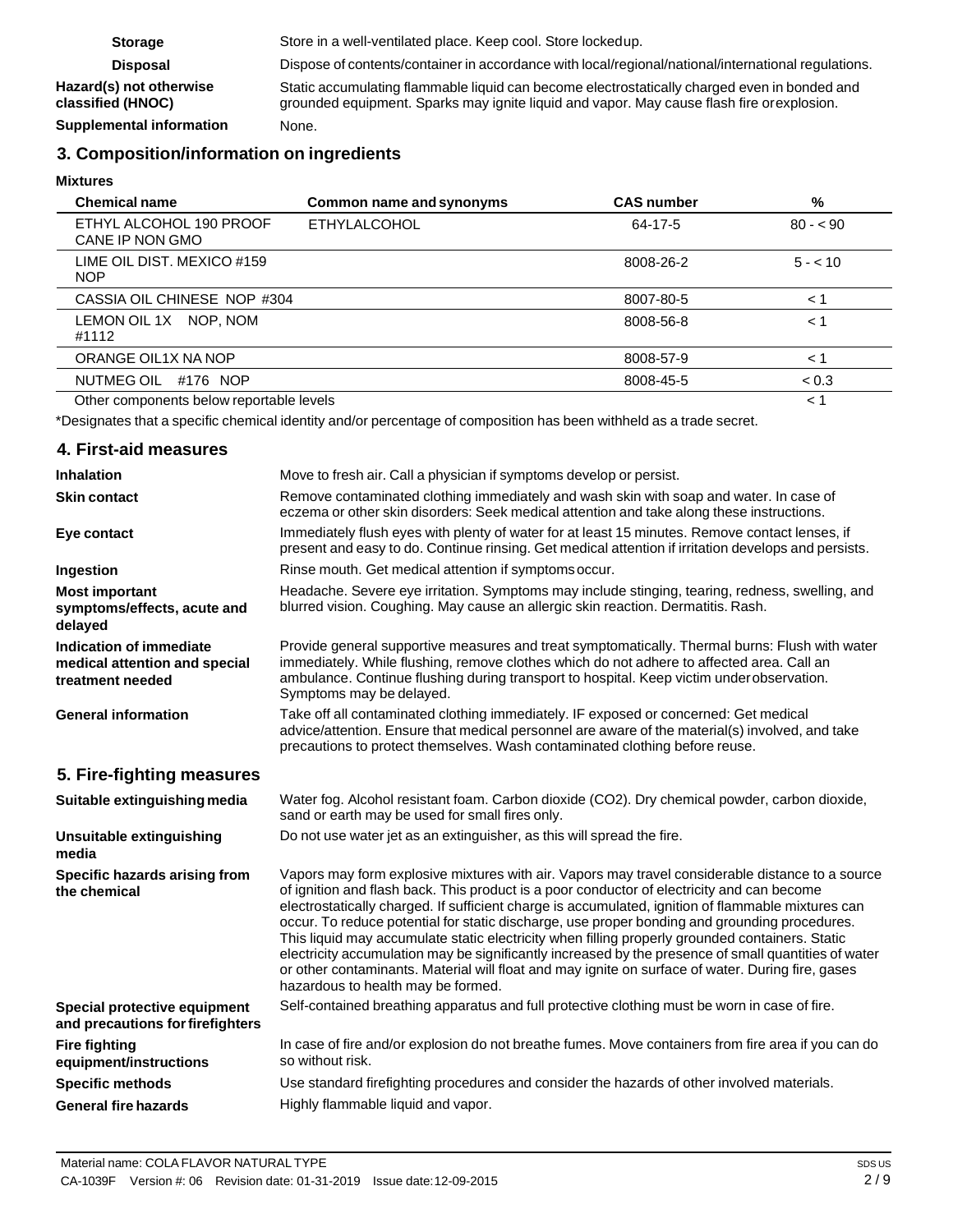#### **6. Accidental release measures**

| <b>Personal precautions,</b><br>protective equipment and<br>emergency procedures | Keep unnecessary personnel away. Keep people away from and upwind of spill/leak. Eliminate all<br>ignition sources (no smoking, flares, sparks, or flames in immediate area). Wear appropriate<br>protective equipment and clothing during clean-up. Avoid breathing mist/vapors. Do not touch<br>damaged containers or spilled material unless wearing appropriate protective clothing. Ventilate<br>closed spaces before entering them. Use appropriate containment to avoid environmental<br>contamination. Transfer by mechanical means such as vacuum truck to a salvage tank or other<br>suitable container for recovery or safe disposal. Local authorities should be advised if significant<br>spillages cannot be contained. For personal protection, see section 8 of the SDS.                                                                                                                                                                                                                                                                                                                                                                                                                                                                                                                              |
|----------------------------------------------------------------------------------|-----------------------------------------------------------------------------------------------------------------------------------------------------------------------------------------------------------------------------------------------------------------------------------------------------------------------------------------------------------------------------------------------------------------------------------------------------------------------------------------------------------------------------------------------------------------------------------------------------------------------------------------------------------------------------------------------------------------------------------------------------------------------------------------------------------------------------------------------------------------------------------------------------------------------------------------------------------------------------------------------------------------------------------------------------------------------------------------------------------------------------------------------------------------------------------------------------------------------------------------------------------------------------------------------------------------------|
| <b>Methods and materials for</b><br>containment and cleaning up                  | Eliminate all ignition sources (no smoking, flares, sparks, or flames in immediate area). Keep<br>combustibles (wood, paper, oil, etc.) away from spilled material. Take precautionary measures<br>against static discharge. Use only non-sparking tools. Prevent product from entering drains.                                                                                                                                                                                                                                                                                                                                                                                                                                                                                                                                                                                                                                                                                                                                                                                                                                                                                                                                                                                                                       |
|                                                                                  | Large Spills: Stop the flow of material, if this is without risk. Dike the spilled material, where this is<br>possible. Use a non-combustible material like vermiculite, sand or earth to soak up the product<br>and place into a container for later disposal. Following product recovery, flush area with water.                                                                                                                                                                                                                                                                                                                                                                                                                                                                                                                                                                                                                                                                                                                                                                                                                                                                                                                                                                                                    |
|                                                                                  | Small Spills: Absorb with earth, sand or other non-combustible material and transfer to containers<br>for later disposal. Wipe up with absorbent material (e.g. cloth, fleece). Clean surface thoroughly to<br>remove residual contamination.                                                                                                                                                                                                                                                                                                                                                                                                                                                                                                                                                                                                                                                                                                                                                                                                                                                                                                                                                                                                                                                                         |
|                                                                                  | Never return spills to original containers for re-use. Put material in suitable, covered, labeled<br>containers. For waste disposal, see section 13 of the SDS.                                                                                                                                                                                                                                                                                                                                                                                                                                                                                                                                                                                                                                                                                                                                                                                                                                                                                                                                                                                                                                                                                                                                                       |
| <b>Environmental precautions</b>                                                 | Avoid release to the environment. Inform appropriate managerial or supervisory personnel of all<br>environmental releases. Prevent further leakage or spillage if safe to do so. Avoid discharge into<br>drains, water courses or onto the ground. Use appropriate containment to avoid environmental<br>contamination.                                                                                                                                                                                                                                                                                                                                                                                                                                                                                                                                                                                                                                                                                                                                                                                                                                                                                                                                                                                               |
| 7. Handling and storage                                                          |                                                                                                                                                                                                                                                                                                                                                                                                                                                                                                                                                                                                                                                                                                                                                                                                                                                                                                                                                                                                                                                                                                                                                                                                                                                                                                                       |
| <b>Precautions for safe handling</b>                                             | Obtain special instructions before use. Do not handle until all safety precautions have been read<br>and understood. Do not handle, store or open near an open flame, sources of heat or sources of<br>ignition. Protect material from direct sunlight. When using do not smoke. Explosion-proof general<br>and local exhaust ventilation. Minimize fire risks from flammable and combustible materials<br>(including combustible dust and static accumulating liquids) or dangerous reactions with<br>incompatible materials. Handling operations that can promote accumulation of static charges<br>include but are not limited to: mixing, filtering, pumping at high flow rates, splash filling, creating<br>mists or sprays, tank and container filling, tank cleaning, sampling, gauging, switch loading,<br>vacuum truck operations. Take precautionary measures against static discharges. All equipment<br>used when handling the product must be grounded. Use non-sparking tools and explosion-proof<br>equipment. Avoid breathing mist/vapors. Avoid contact with eyes, skin, and clothing. Avoid<br>prolonged exposure. Should be handled in closed systems, if possible. Wear appropriate personal<br>protective equipment. Avoid release to the environment. Observe good industrial hygiene practices |
|                                                                                  | For additional information on equipment bonding and grounding, refer to the Canadian Electrical<br>Code in Canada, (CSA C22.1), or the American Petroleum Institute (API) Recommended Practice<br>2003, "Protection Against Ignitions Arising out of Static, Lightning, and Stray Currents" or National<br>Fire Protection Association (NFPA) 77, "Recommended Practice on Static Electricity" or National<br>Fire Protection Association (NFPA) 70, "National Electrical Code".                                                                                                                                                                                                                                                                                                                                                                                                                                                                                                                                                                                                                                                                                                                                                                                                                                      |
| Conditions for safe storage,<br>including any incompatibilities                  | Store locked up. Keep away from heat, sparks and open flame. Prevent electrostatic charge<br>build-up by using common bonding and grounding techniques. Eliminate sources of ignition. Avoid<br>spark promoters. Ground/bond container and equipment. These alone may be insufficient to<br>remove static electricity. Store in a cool, dry place out of direct sunlight. Store in tightly closed<br>container. Store in a well-ventilated place. Keep in an area equipped with sprinklers. Store away<br>from incompatible materials (see Section 10 of the SDS).                                                                                                                                                                                                                                                                                                                                                                                                                                                                                                                                                                                                                                                                                                                                                    |
| 8. Exposure controls/personal protection                                         |                                                                                                                                                                                                                                                                                                                                                                                                                                                                                                                                                                                                                                                                                                                                                                                                                                                                                                                                                                                                                                                                                                                                                                                                                                                                                                                       |

#### **Occupational exposure limits**

The following constituents are the only constituents of the product which have a PEL, TLV or other recommended exposure limit. At this time, the other constituents have no known exposure limits.

| US. OSHA Table Z-1 Limits for Air Contaminants (29 CFR1910.1000) |      |            |  |
|------------------------------------------------------------------|------|------------|--|
| <b>Components</b>                                                | Type | Value      |  |
| ETHYL ALCOHOL 190<br>PROOF CANE IP NON<br>GMO (CAS 64-17-5)      | PEL  | 1900 mg/m3 |  |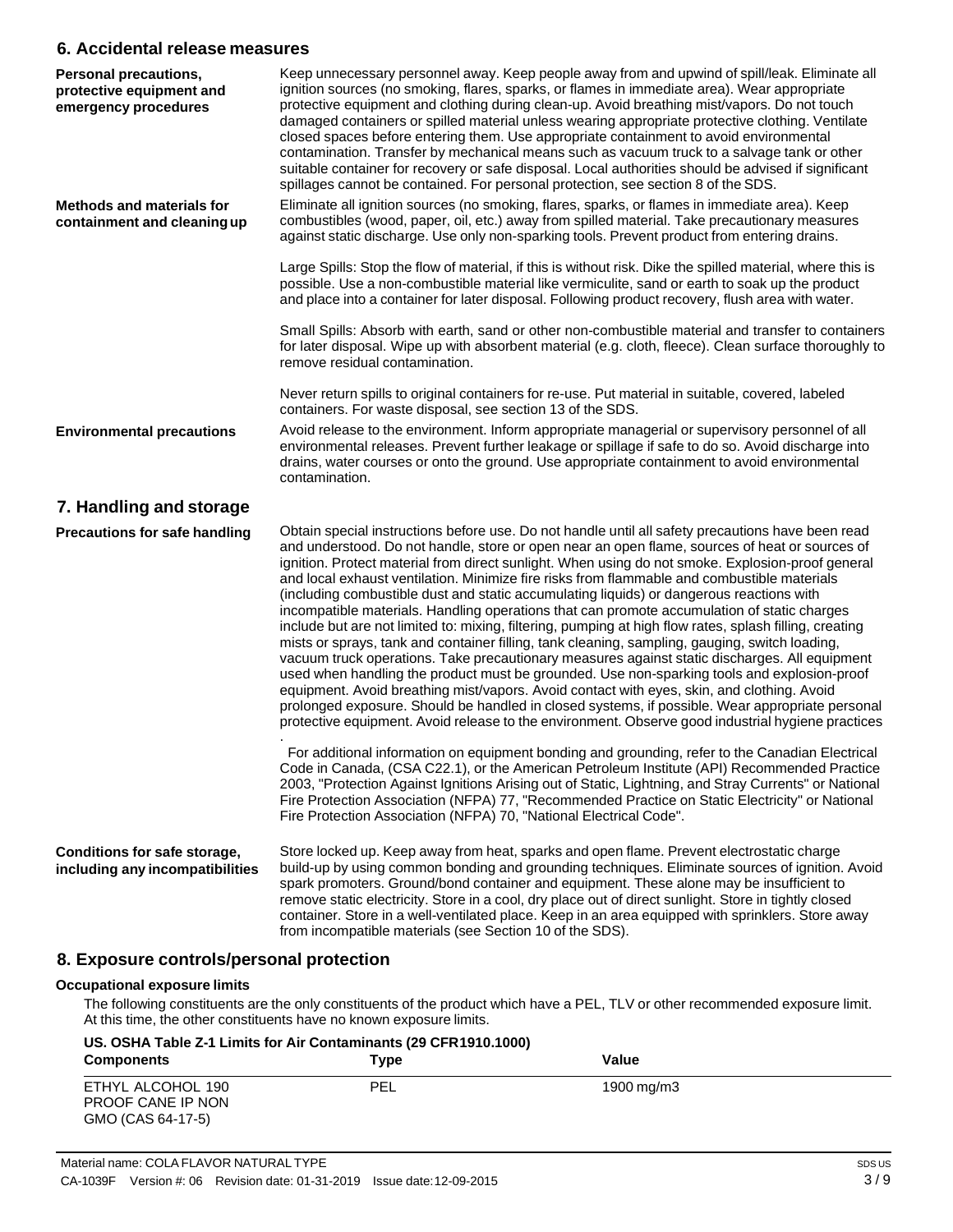| <b>Components</b>                                                  | US. OSHA Table Z-1 Limits for Air Contaminants (29 CFR 1910.1000)<br><b>Type</b>                                                                                                                                                                                                                                                                                                                                                                                        | <b>Value</b>                                                                                                                                                                                                                                                                                                                                                                  |
|--------------------------------------------------------------------|-------------------------------------------------------------------------------------------------------------------------------------------------------------------------------------------------------------------------------------------------------------------------------------------------------------------------------------------------------------------------------------------------------------------------------------------------------------------------|-------------------------------------------------------------------------------------------------------------------------------------------------------------------------------------------------------------------------------------------------------------------------------------------------------------------------------------------------------------------------------|
|                                                                    |                                                                                                                                                                                                                                                                                                                                                                                                                                                                         | 1000 ppm                                                                                                                                                                                                                                                                                                                                                                      |
| <b>US. ACGIH Threshold Limit Values Components</b>                 |                                                                                                                                                                                                                                                                                                                                                                                                                                                                         |                                                                                                                                                                                                                                                                                                                                                                               |
|                                                                    | <b>Type</b>                                                                                                                                                                                                                                                                                                                                                                                                                                                             | <b>Value</b>                                                                                                                                                                                                                                                                                                                                                                  |
| ETHYL ALCOHOL 190<br><b>PROOF CANE IP NON</b><br>GMO (CAS 64-17-5) | <b>STEL</b>                                                                                                                                                                                                                                                                                                                                                                                                                                                             | 1000 ppm                                                                                                                                                                                                                                                                                                                                                                      |
| US. NIOSH: Pocket Guide to Chemical Hazards                        |                                                                                                                                                                                                                                                                                                                                                                                                                                                                         |                                                                                                                                                                                                                                                                                                                                                                               |
| <b>Components</b>                                                  | <b>Type</b>                                                                                                                                                                                                                                                                                                                                                                                                                                                             | Value                                                                                                                                                                                                                                                                                                                                                                         |
| ETHYL ALCOHOL 190<br>PROOF CANE IP NON<br>GMO (CAS 64-17-5)        | <b>TWA</b>                                                                                                                                                                                                                                                                                                                                                                                                                                                              | 1900 mg/m3                                                                                                                                                                                                                                                                                                                                                                    |
|                                                                    |                                                                                                                                                                                                                                                                                                                                                                                                                                                                         | 1000 ppm                                                                                                                                                                                                                                                                                                                                                                      |
| <b>Biological limit values</b>                                     | No biological exposure limits noted for the ingredient(s).                                                                                                                                                                                                                                                                                                                                                                                                              |                                                                                                                                                                                                                                                                                                                                                                               |
| Appropriate engineering<br>controls                                | Explosion-proof general and local exhaust ventilation. Good general ventilation should be used.<br>Ventilation rates should be matched to conditions. If applicable, use process enclosures, local<br>exhaust ventilation, or other engineering controls to maintain airborne levels below recommended<br>exposure limits. If exposure limits have not been established, maintain airborne levels to an<br>acceptable level. Provide eyewash station and safety shower. |                                                                                                                                                                                                                                                                                                                                                                               |
|                                                                    | Individual protection measures, such as personal protective equipment                                                                                                                                                                                                                                                                                                                                                                                                   |                                                                                                                                                                                                                                                                                                                                                                               |
| <b>Eye/face protection</b>                                         | Chemical respirator with organic vapor cartridge and full facepiece.                                                                                                                                                                                                                                                                                                                                                                                                    |                                                                                                                                                                                                                                                                                                                                                                               |
| <b>Skin protection</b>                                             |                                                                                                                                                                                                                                                                                                                                                                                                                                                                         |                                                                                                                                                                                                                                                                                                                                                                               |
| <b>Hand protection</b>                                             | Wear appropriate chemical resistant gloves.                                                                                                                                                                                                                                                                                                                                                                                                                             |                                                                                                                                                                                                                                                                                                                                                                               |
| Other                                                              |                                                                                                                                                                                                                                                                                                                                                                                                                                                                         | Wear appropriate chemical resistant clothing. Use of an impervious apron is recommended.                                                                                                                                                                                                                                                                                      |
| <b>Respiratory protection</b>                                      | Chemical respirator with organic vapor cartridge and full facepiece.                                                                                                                                                                                                                                                                                                                                                                                                    |                                                                                                                                                                                                                                                                                                                                                                               |
| <b>Thermal hazards</b>                                             | Wear appropriate thermal protective clothing, whennecessary.                                                                                                                                                                                                                                                                                                                                                                                                            |                                                                                                                                                                                                                                                                                                                                                                               |
| General hygiene<br>considerations                                  |                                                                                                                                                                                                                                                                                                                                                                                                                                                                         | Observe any medical surveillance requirements. When using do not smoke. Always observe good<br>personal hygiene measures, such as washing after handling the material and before eating,<br>drinking, and/or smoking. Routinely wash work clothing and protective equipment to remove<br>contaminants. Contaminated work clothing should not be allowed out of the workplace. |

## **9. Physical and chemical properties**

**Appearance**

| <b>Physical state</b>                        | Liquid.                          |
|----------------------------------------------|----------------------------------|
| <b>Form</b>                                  | Liquid.                          |
| Color                                        | Not available.                   |
| Odor                                         | Not available.                   |
| <b>Odor threshold</b>                        | Not available.                   |
| рH                                           | Not available.                   |
| Melting point/freezing point                 | -173.38 °F (-114.1 °C) estimated |
| Initial boiling point and boiling<br>range   | 173.3 °F (78.5 °C) estimated     |
| <b>Flash point</b>                           | 70.0 °F (21.1 °C) Closed Cup     |
| <b>Evaporation rate</b>                      | Not available.                   |
| Flammability (solid, gas)                    | Not applicable.                  |
| Upper/lower flammability or explosive limits |                                  |
| <b>Flammability limit - lower</b><br>(%)     | Not available.                   |
| <b>Flammability limit - upper</b><br>(%)     | Not available.                   |
| Explosive limit - lower (%)                  | Not available.                   |
| Explosive limit - upper (%)                  | Not available.                   |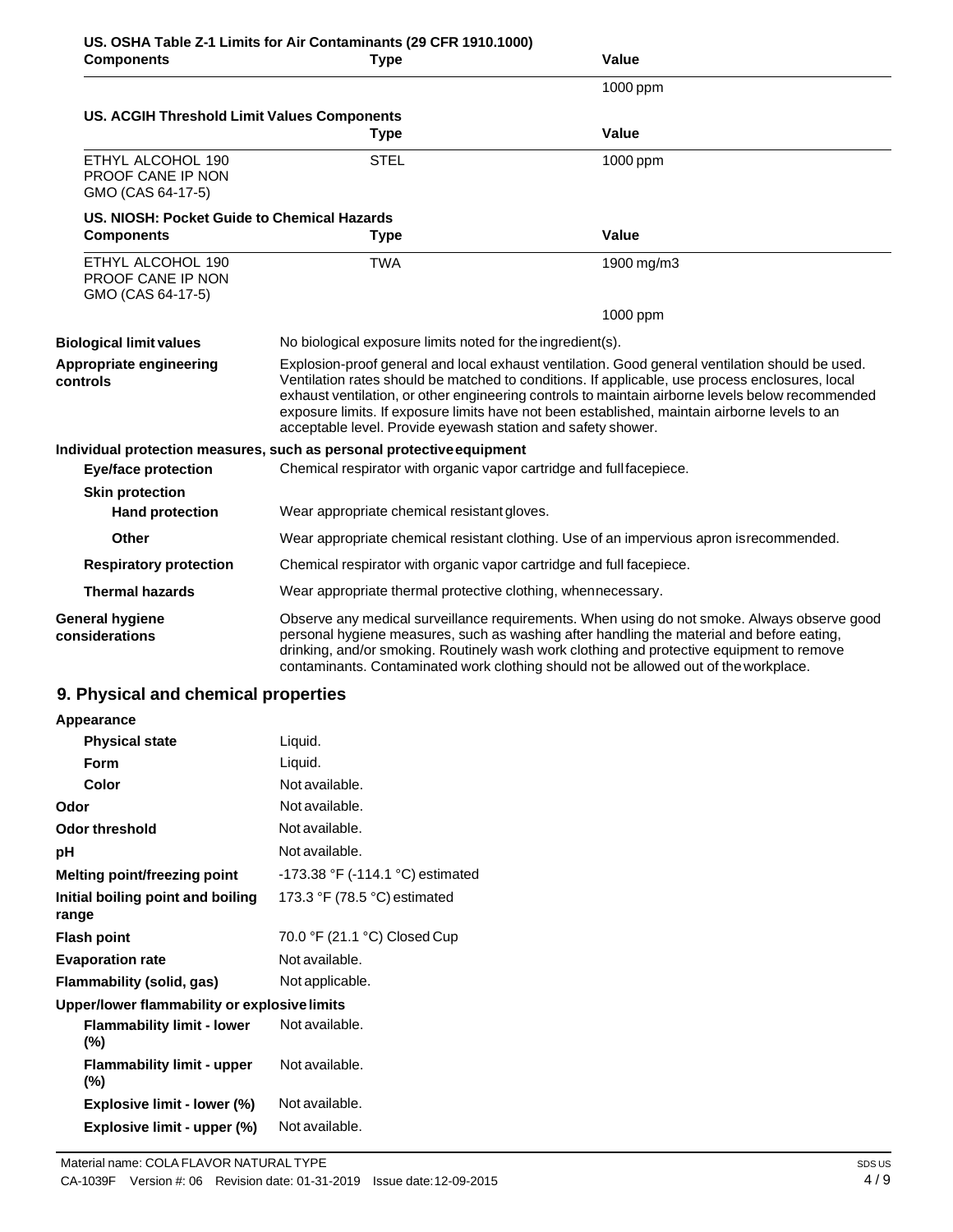| Vapor pressure                                    | 79.06 hPa estimated          |
|---------------------------------------------------|------------------------------|
| Vapor density                                     | Not available.               |
| <b>Relative density</b>                           | Not available.               |
| Solubility(ies)                                   |                              |
| Solubility (water)                                | Not available.               |
| <b>Partition coefficient</b><br>(n-octanol/water) | Not available.               |
| <b>Auto-ignition temperature</b>                  | 685 °F (362.78 °C) estimated |
| <b>Decomposition temperature</b>                  | Not available.               |
| <b>Viscosity</b>                                  | Not available.               |
| <b>Other information</b>                          |                              |
| <b>Explosive properties</b>                       | Not explosive.               |
| <b>Flammability class</b>                         | Flammable IB estimated       |
| <b>Oxidizing properties</b>                       | Not oxidizing.               |
| <b>Refractive index</b>                           | 1.361 - 1.391                |
| <b>Specific gravity</b>                           | $0.8 - 0.83$                 |
| 10. Stability and reactivity                      |                              |

| <b>Reactivity</b>                            | The product is stable and non-reactive under normal conditions of use, storage and transport.                                                                            |
|----------------------------------------------|--------------------------------------------------------------------------------------------------------------------------------------------------------------------------|
| <b>Chemical stability</b>                    | Material is stable under normal conditions.                                                                                                                              |
| <b>Possibility of hazardous</b><br>reactions | Hazardous polymerization does notoccur.                                                                                                                                  |
| <b>Conditions to avoid</b>                   | Keep away from heat, hot surfaces, sparks, open flames and other ignition sources. Avoid<br>temperatures exceeding the flash point. Contact with incompatible materials. |
| Incompatible materials                       | Strong oxidizing agents.                                                                                                                                                 |
| <b>Hazardous decomposition</b><br>products   | No hazardous decomposition products are known.                                                                                                                           |

# **11. Toxicological information**

### **Information on likely routes of exposure**

| <b>Inhalation</b>                                                                  | Prolonged inhalation may be harmful.                                                                                                                                                |
|------------------------------------------------------------------------------------|-------------------------------------------------------------------------------------------------------------------------------------------------------------------------------------|
| <b>Skin contact</b>                                                                | May cause an allergic skin reaction.                                                                                                                                                |
| Eye contact                                                                        | Causes serious eye irritation.                                                                                                                                                      |
| <b>Ingestion</b>                                                                   | Expected to be a low ingestion hazard.                                                                                                                                              |
| Symptoms related to the<br>physical, chemical and<br>toxicological characteristics | Headache. Severe eye irritation. Symptoms may include stinging, tearing, redness, swelling, and<br>blurred vision. Coughing. May cause an allergic skin reaction. Dermatitis. Rash. |

### **Information on toxicological effects**

**Acute toxicity**

| <b>Components</b>                          | <b>Species</b>                                         | <b>Test Results</b> |
|--------------------------------------------|--------------------------------------------------------|---------------------|
| CASSIA OIL CHINESE NOP #304 (CAS8007-80-5) |                                                        |                     |
| Acute                                      |                                                        |                     |
| Oral                                       |                                                        |                     |
| LD50                                       | Rat                                                    | 2800 mg/kg          |
| #176 NOP (CAS 8008-45-5)<br>NUTMEG OIL     |                                                        |                     |
| Acute                                      |                                                        |                     |
| Oral                                       |                                                        |                     |
| LD50                                       | Rat                                                    | 2620 mg/kg          |
| Skin corrosion/irritation                  | Prolonged skin contact may cause temporary irritation. |                     |
| Serious eye damage/eye<br>irritation       | Causes serious eye irritation.                         |                     |
| Respiratory or skinsensitization           |                                                        |                     |
| <b>Respiratory sensitization</b>           | Not a respiratory sensitizer.                          |                     |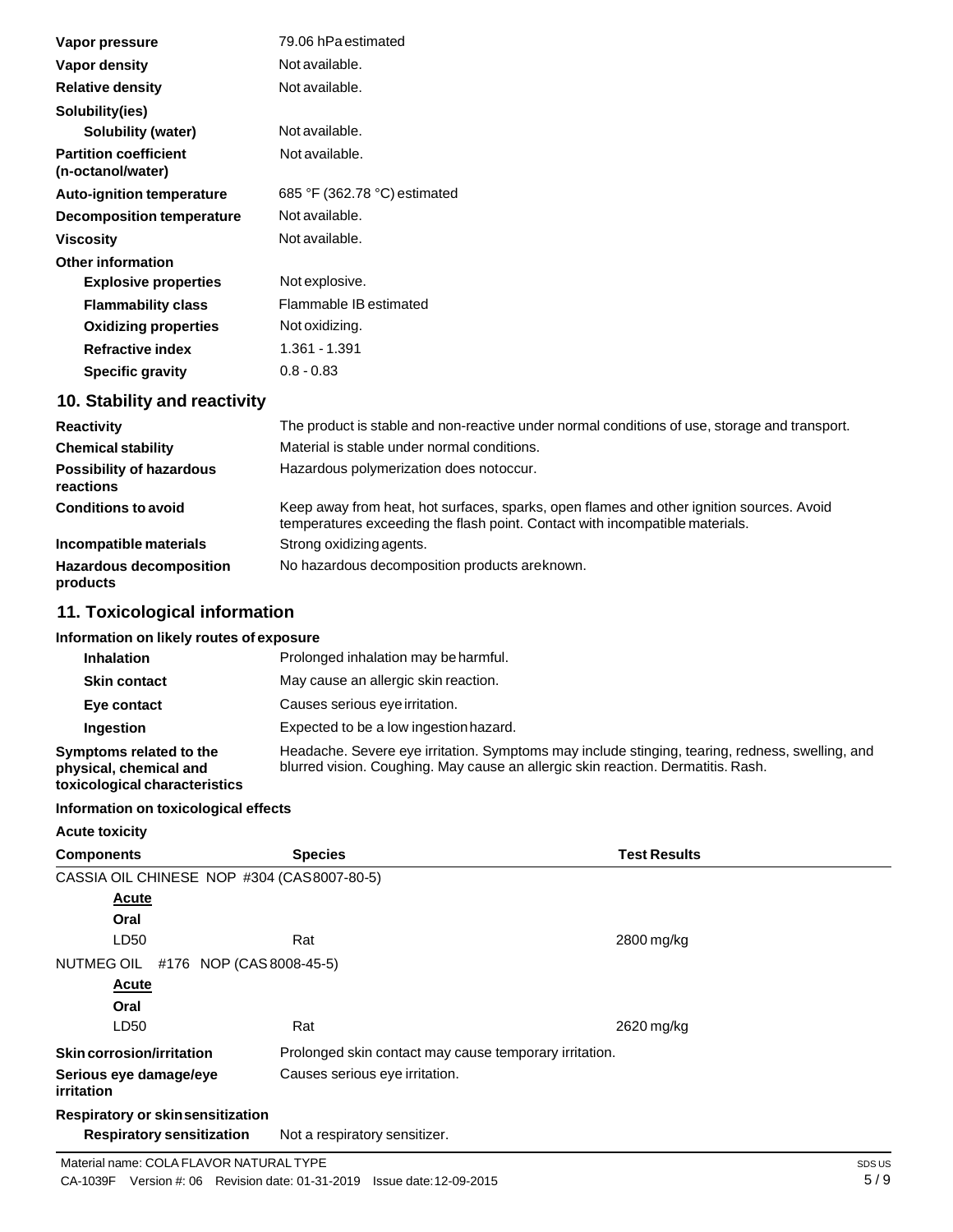| <b>Skin sensitization</b>                                                                    | May cause an allergic skin reaction.                                                                                                                                                                                                                                                                                                                                                                                                                                                                                                                |  |  |
|----------------------------------------------------------------------------------------------|-----------------------------------------------------------------------------------------------------------------------------------------------------------------------------------------------------------------------------------------------------------------------------------------------------------------------------------------------------------------------------------------------------------------------------------------------------------------------------------------------------------------------------------------------------|--|--|
| Germ cell mutagenicity                                                                       | No data available to indicate product or any components present at greater than 0.1% are<br>mutagenic or genotoxic.                                                                                                                                                                                                                                                                                                                                                                                                                                 |  |  |
| Carcinogenicity                                                                              | May cause cancer.                                                                                                                                                                                                                                                                                                                                                                                                                                                                                                                                   |  |  |
|                                                                                              | IARC Monographs. Overall Evaluation of Carcinogenicity                                                                                                                                                                                                                                                                                                                                                                                                                                                                                              |  |  |
| Not listed.                                                                                  | OSHA Specifically Regulated Substances (29 CFR 1910.1001-1052)                                                                                                                                                                                                                                                                                                                                                                                                                                                                                      |  |  |
| Not regulated.<br>Not listed.                                                                | US. National Toxicology Program (NTP) Report on Carcinogens                                                                                                                                                                                                                                                                                                                                                                                                                                                                                         |  |  |
| <b>Reproductive toxicity</b>                                                                 | Possible reproductive hazard.                                                                                                                                                                                                                                                                                                                                                                                                                                                                                                                       |  |  |
| Specific target organ toxicity -<br>single exposure                                          | Not classified.                                                                                                                                                                                                                                                                                                                                                                                                                                                                                                                                     |  |  |
| Specific target organ toxicity -<br>repeated exposure                                        | Not classified.                                                                                                                                                                                                                                                                                                                                                                                                                                                                                                                                     |  |  |
| <b>Aspiration hazard</b>                                                                     | Not an aspiration hazard.                                                                                                                                                                                                                                                                                                                                                                                                                                                                                                                           |  |  |
| <b>Chronic effects</b>                                                                       | Prolonged inhalation may be harmful.                                                                                                                                                                                                                                                                                                                                                                                                                                                                                                                |  |  |
| 12. Ecological information                                                                   |                                                                                                                                                                                                                                                                                                                                                                                                                                                                                                                                                     |  |  |
| <b>Ecotoxicity</b>                                                                           | Harmful to aquatic life with long lasting effects.                                                                                                                                                                                                                                                                                                                                                                                                                                                                                                  |  |  |
| <b>Persistence and degradability</b>                                                         | No data is available on the degradability of any ingredients in the mixture.                                                                                                                                                                                                                                                                                                                                                                                                                                                                        |  |  |
| <b>Bioaccumulative potential</b>                                                             |                                                                                                                                                                                                                                                                                                                                                                                                                                                                                                                                                     |  |  |
| Partition coefficient n-octanol / water (log Kow)<br>ETHYL ALCOHOL 190 PROOF CANE IP NON GMO | $-0.31$                                                                                                                                                                                                                                                                                                                                                                                                                                                                                                                                             |  |  |
| <b>Mobility in soil</b>                                                                      | No data available.                                                                                                                                                                                                                                                                                                                                                                                                                                                                                                                                  |  |  |
| Other adverse effects                                                                        | No other adverse environmental effects (e.g. ozone depletion, photochemical ozone creation<br>potential, endocrine disruption, global warming potential) are expected from this component.                                                                                                                                                                                                                                                                                                                                                          |  |  |
| 13. Disposal considerations                                                                  |                                                                                                                                                                                                                                                                                                                                                                                                                                                                                                                                                     |  |  |
| <b>Disposal instructions</b>                                                                 | Collect and reclaim or dispose in sealed containers at licensed waste disposal site. Incinerate the<br>material under controlled conditions in an approved incinerator. Do not incinerate sealed<br>containers. Do not allow this material to drain into sewers/water supplies. Do not contaminate<br>ponds, waterways or ditches with chemical or used container. If discarded, this product is<br>considered a RCRA ignitable waste, D001. Dispose of contents/container in accordance with<br>local/regional/national/international regulations. |  |  |
| Local disposal regulations                                                                   | Dispose in accordance with all applicable regulations.                                                                                                                                                                                                                                                                                                                                                                                                                                                                                              |  |  |
| Hazardous waste code                                                                         | D001: Waste Flammable material with a flash point <140 F<br>The waste code should be assigned in discussion between the user, the producer and the waste<br>disposal company.                                                                                                                                                                                                                                                                                                                                                                       |  |  |
| Waste from residues / unused<br>products                                                     | Dispose of in accordance with local regulations. Empty containers or liners may retain some<br>product residues. This material and its container must be disposed of in a safe manner (see:<br>Disposal instructions).                                                                                                                                                                                                                                                                                                                              |  |  |
| <b>Contaminated packaging</b>                                                                | Since emptied containers may retain product residue, follow label warnings even after container is<br>emptied. Empty containers should be taken to an approved waste handling site for recycling or<br>disposal.                                                                                                                                                                                                                                                                                                                                    |  |  |
| 14. Transport information                                                                    |                                                                                                                                                                                                                                                                                                                                                                                                                                                                                                                                                     |  |  |
| <b>DOT</b>                                                                                   |                                                                                                                                                                                                                                                                                                                                                                                                                                                                                                                                                     |  |  |
| UN number                                                                                    | UN1197                                                                                                                                                                                                                                                                                                                                                                                                                                                                                                                                              |  |  |
| UN proper shipping name<br><b>Transport hazard class(es)</b>                                 | Extracts, flavoring, liquid                                                                                                                                                                                                                                                                                                                                                                                                                                                                                                                         |  |  |
| <b>Class</b>                                                                                 | 3                                                                                                                                                                                                                                                                                                                                                                                                                                                                                                                                                   |  |  |
| <b>Subsidiary risk</b><br>Label(s)                                                           | 3                                                                                                                                                                                                                                                                                                                                                                                                                                                                                                                                                   |  |  |
|                                                                                              |                                                                                                                                                                                                                                                                                                                                                                                                                                                                                                                                                     |  |  |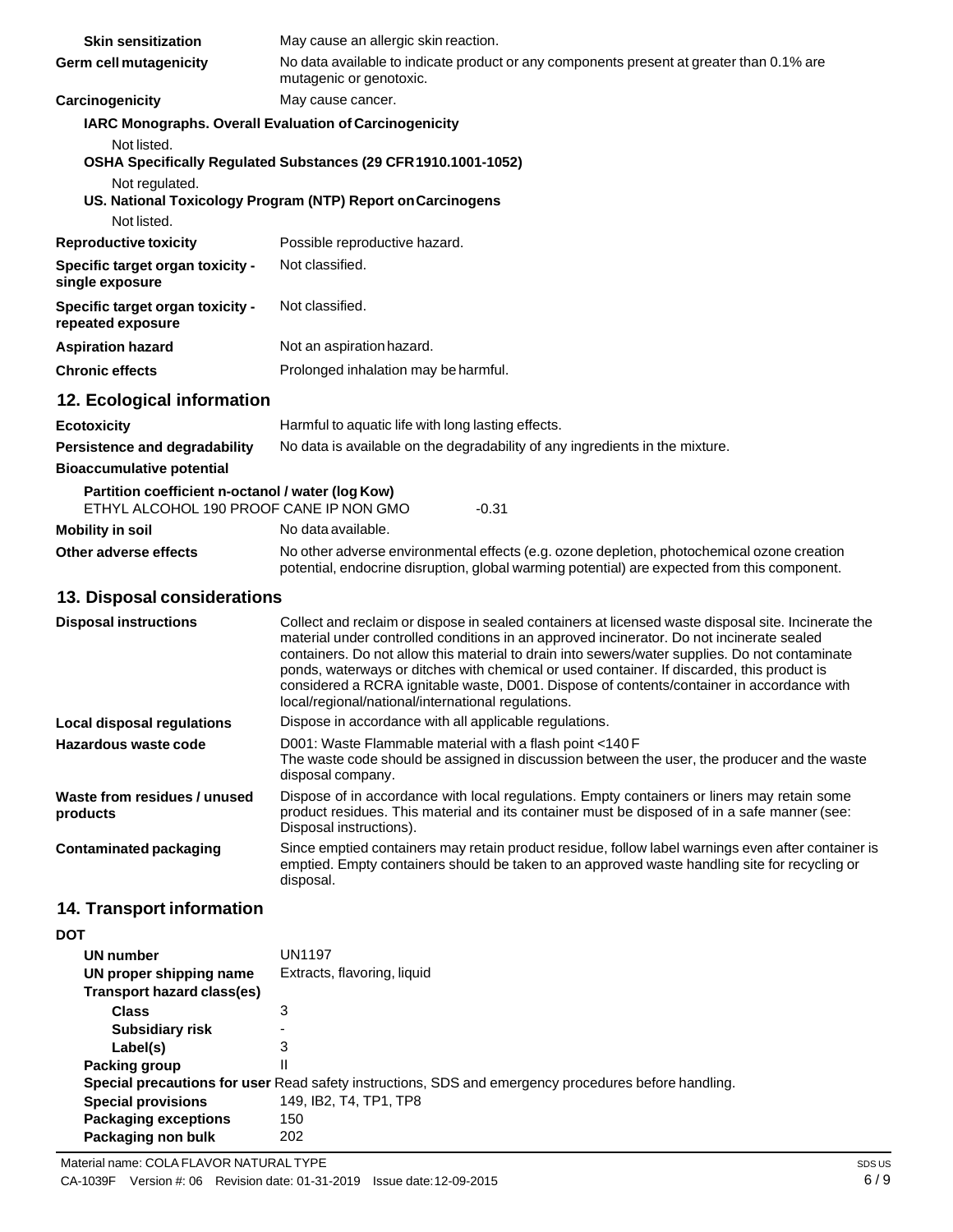| Packaging bulk                    | 242                                                                                                  |
|-----------------------------------|------------------------------------------------------------------------------------------------------|
| <b>IATA</b>                       |                                                                                                      |
| <b>UN number</b>                  | <b>UN1197</b>                                                                                        |
| UN proper shipping name           | Extracts, flavouring, liquid                                                                         |
| <b>Transport hazard class(es)</b> |                                                                                                      |
| <b>Class</b>                      | 3                                                                                                    |
| <b>Subsidiary risk</b>            |                                                                                                      |
| Packing group                     | $\mathbf{H}$                                                                                         |
| <b>Environmental hazards</b>      | No.                                                                                                  |
| <b>ERG Code</b>                   | 31                                                                                                   |
|                                   | Special precautions for user Read safety instructions, SDS and emergency procedures before handling. |
| <b>Other information</b>          |                                                                                                      |
| Passenger and cargo               | Allowed with restrictions.                                                                           |
| aircraft                          |                                                                                                      |
| Cargo aircraft only               | Allowed with restrictions.                                                                           |
| <b>IMDG</b>                       |                                                                                                      |
| <b>UN number</b>                  | <b>UN1197</b>                                                                                        |
| UN proper shipping name           | EXTRACTS, FLAVOURING, LIQUID                                                                         |
| <b>Transport hazard class(es)</b> |                                                                                                      |
| <b>Class</b>                      | 3                                                                                                    |
| <b>Subsidiary risk</b>            |                                                                                                      |
| Packing group                     | $\mathbf{H}$                                                                                         |
| <b>Environmental hazards</b>      |                                                                                                      |
| <b>Marine pollutant</b>           | No.                                                                                                  |
| <b>EmS</b>                        | $F-E. S-D$                                                                                           |
|                                   | Special precautions for user Read safety instructions, SDS and emergency procedures before handling. |
| Transport in bulk according to    | Not established.                                                                                     |
| Annex II of MARPOL 73/78 and      |                                                                                                      |
| the IBC Code                      |                                                                                                      |
| <b>DOT</b>                        |                                                                                                      |
|                                   |                                                                                                      |





**15. Regulatory information**

**US** federal regulations

This product is a "Hazardous Chemical" as defined by the OSHA Hazard Communication Standard, 29 CFR 1910.1200.

### **Toxic Substances Control Act (TSCA)**

**TSCA Section 12(b) Export Notification (40 CFR 707, Subpt.D)**

Not regulated.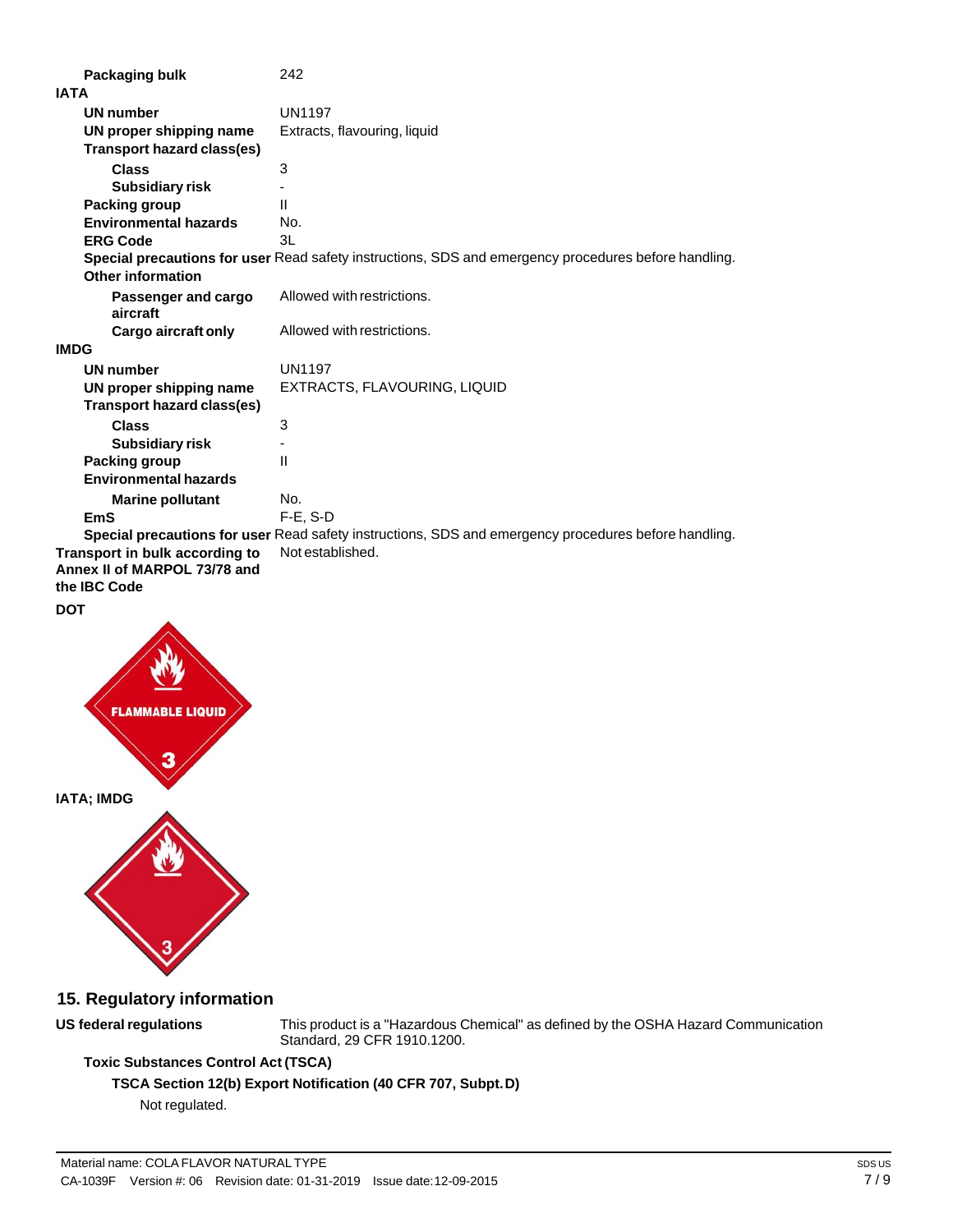| <b>CERCLA Hazardous Substance List (40 CFR 302.4)</b>      |                                                                                                                                                                                                      |
|------------------------------------------------------------|------------------------------------------------------------------------------------------------------------------------------------------------------------------------------------------------------|
| Not listed.                                                |                                                                                                                                                                                                      |
| <b>SARA 304 Emergency release notification</b>             |                                                                                                                                                                                                      |
| Not regulated.                                             |                                                                                                                                                                                                      |
|                                                            | OSHA Specifically Regulated Substances (29 CFR 1910.1001-1052)                                                                                                                                       |
| Not regulated.                                             |                                                                                                                                                                                                      |
| Superfund Amendments and Reauthorization Act of 1986(SARA) |                                                                                                                                                                                                      |
| <b>SARA 302 Extremely hazardous substance</b>              |                                                                                                                                                                                                      |
| Not listed.                                                |                                                                                                                                                                                                      |
| SARA 311/312 Hazardous<br>chemical                         | No (Exempt)                                                                                                                                                                                          |
| <b>SARA 313 (TRI reporting)</b><br>Not regulated.          |                                                                                                                                                                                                      |
| Other federal regulations                                  |                                                                                                                                                                                                      |
|                                                            | Clean Air Act (CAA) Section 112 Hazardous Air Pollutants (HAPs) List                                                                                                                                 |
| Not regulated.                                             |                                                                                                                                                                                                      |
|                                                            | Clean Air Act (CAA) Section 112(r) Accidental Release Prevention (40 CFR 68.130)                                                                                                                     |
| Not regulated.                                             |                                                                                                                                                                                                      |
| <b>Safe Drinking Water Act</b><br>(SDWA)                   | Not regulated.                                                                                                                                                                                       |
|                                                            | FEMA Priority Substances Respiratory Health and Safety in the Flavor Manufacturing Workplace                                                                                                         |
| $(CAS 64-17-5)$                                            | ETHYL ALCOHOL 190 PROOF CANE IP NON GMO Low priority                                                                                                                                                 |
| <b>US state regulations</b>                                |                                                                                                                                                                                                      |
| <b>California Proposition 65</b>                           |                                                                                                                                                                                                      |
| more information go to www.P65Warnings.ca.gov.             | California Safe Drinking Water and Toxic Enforcement Act of 1986 (Proposition 65): Thismaterial<br>is not known to contain any chemicals currently listed as carcinogens or reproductive toxins. For |

#### **International Inventories**

| Country(s) or region        | Inventory name                                                              | On inventory (yes/no)* |
|-----------------------------|-----------------------------------------------------------------------------|------------------------|
| Australia                   | Australian Inventory of Chemical Substances (AICS)                          | No.                    |
| Canada                      | Domestic Substances List (DSL)                                              | No.                    |
| Canada                      | Non-Domestic Substances List (NDSL)                                         | No.                    |
| China                       | Inventory of Existing Chemical Substances in China (IECSC)                  | No.                    |
| Europe                      | European Inventory of Existing Commercial Chemical<br>Substances (EINECS)   | No.                    |
| Europe                      | European List of Notified Chemical Substances (ELINCS)                      | No.                    |
| Japan                       | Inventory of Existing and New Chemical Substances (ENCS)                    | No.                    |
| Korea                       | Existing Chemicals List (ECL)                                               | No.                    |
| New Zealand                 | New Zealand Inventory                                                       | No.                    |
| <b>Philippines</b>          | <b>Philippine Inventory of Chemicals and Chemical Substances</b><br>(PICCS) | No.                    |
| Taiwan                      | Taiwan Chemical Substance Inventory (TCSI)                                  | No.                    |
| United States & Puerto Rico | <b>Toxic Substances Control Act (TSCA) Inventory</b>                        | No.                    |

\*A "Yes" indicates that all components of this product comply with the inventory requirements administered by the governing country(s) A "No" indicates that one or more components of the product are not listed or exempt from listing on the inventory administered by the governing country(s).

#### **16. Other information, including date of preparation or last revision**

| <b>Issue date</b>    | 12-09-2015 |
|----------------------|------------|
| <b>Revision date</b> | 01-31-2019 |
| Version #            | በ6         |